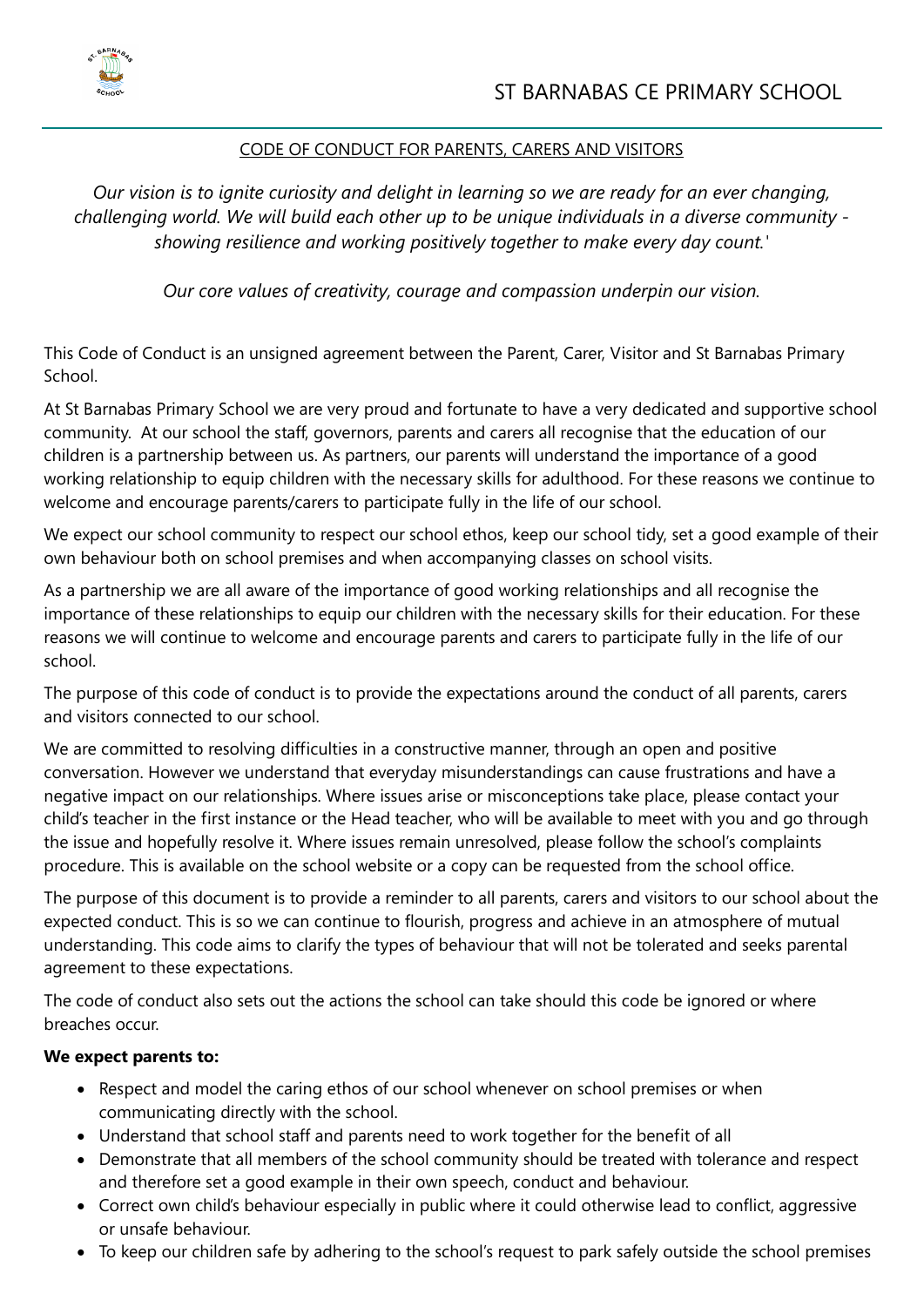and in local street parking during morning and afternoon collections.

In order to support a peaceful and safe school environment the school will not tolerate parents, carers and visitors exhibiting the following:

- Disturbing school staff and trying to speak to them whilst they are supervising children
- Behaviour which interferes or threatens to interfere with any of the schools normal operation or activities anywhere on the school premises.
- Any inappropriate behaviour on the school premises.
- Using loud or offensive language, swearing, using inappropriate language or displaying temper.
- Threatening in any way, a member of staff, visitor, fellow parent/carer or child.
- Damaging or destroying school property.
- Sending abusive or threatening emails or text/voicemail/phone messages or other written communications (including social media) to anyone within the school community.
- Offensive or negative comments regarding the school or any of the pupils/parent/staff, at the school on Facebook or other social sites. (see additional advice regarding Social Media). Any concerns you may have about the school must be made through the appropriate channels by speaking to the class teacher, the Head teacher or the Chair of Governors, so they can be dealt with fairly, appropriately and effectively for all concerned.
- The use of physical, verbal or written aggression towards another adult or child. This includes physical punishment of your own child on school premises.
- Approaching someone else's child in order to discuss or reprimand them because of the actions of this child towards their own child. (Such an approach to a child may be seen to be an assault on that child and may have legal consequences)
- Smoking, taking illegal drugs or the consumption of alcohol on school premises. (Alcohol may only be consumed during authorised events)
- Dogs being brought on to the school premises. (other than quide dogs)

Should any of the above occur on school premises or in connection with school the school may feel it is necessary to take action by contacting the appropriate authorities or consider banning the offending adult from entering the school premises.

It is important for parents and carers to make sure any persons collecting their children are aware of this policy.

## **What happens if someone ignores or breaks the code?**

In the event of any parent/carer or visitor of the school breaking this code then proportionate actions will be taken as follows:

In cases where the unacceptable behaviour is considered to be a serious and potentially criminal matter, the concerns will in the first instance be referred to the Police. This will include any or all cases of threats or violence and actual violence to any child, staff or governor in the school. This will also include anything that could be seen as a sign of harassment of any member of the school community, such as any form of insulting social media post or any form of social media cyber bullying. In cases where evidence suggests that behaviour would be tantamount to libel or slander, then the school will refer the matter to CYC Legal Team for further action.

In cases where the code of conduct has been broken but the breach was not libellous, slanderous or a criminal matter, the incident will be recorded, then the school will send out a formal letter to the parent/carer with an invite to a meeting.

If the parent/carer refuses to attend the meeting then the school will write to the parent/carer and ask them to stop the behaviour causing the concern and warn that if they do not stop the behaviour they may be banned from the school premises. If after this the behaviour continues, the parent/carer will receive a further letter and